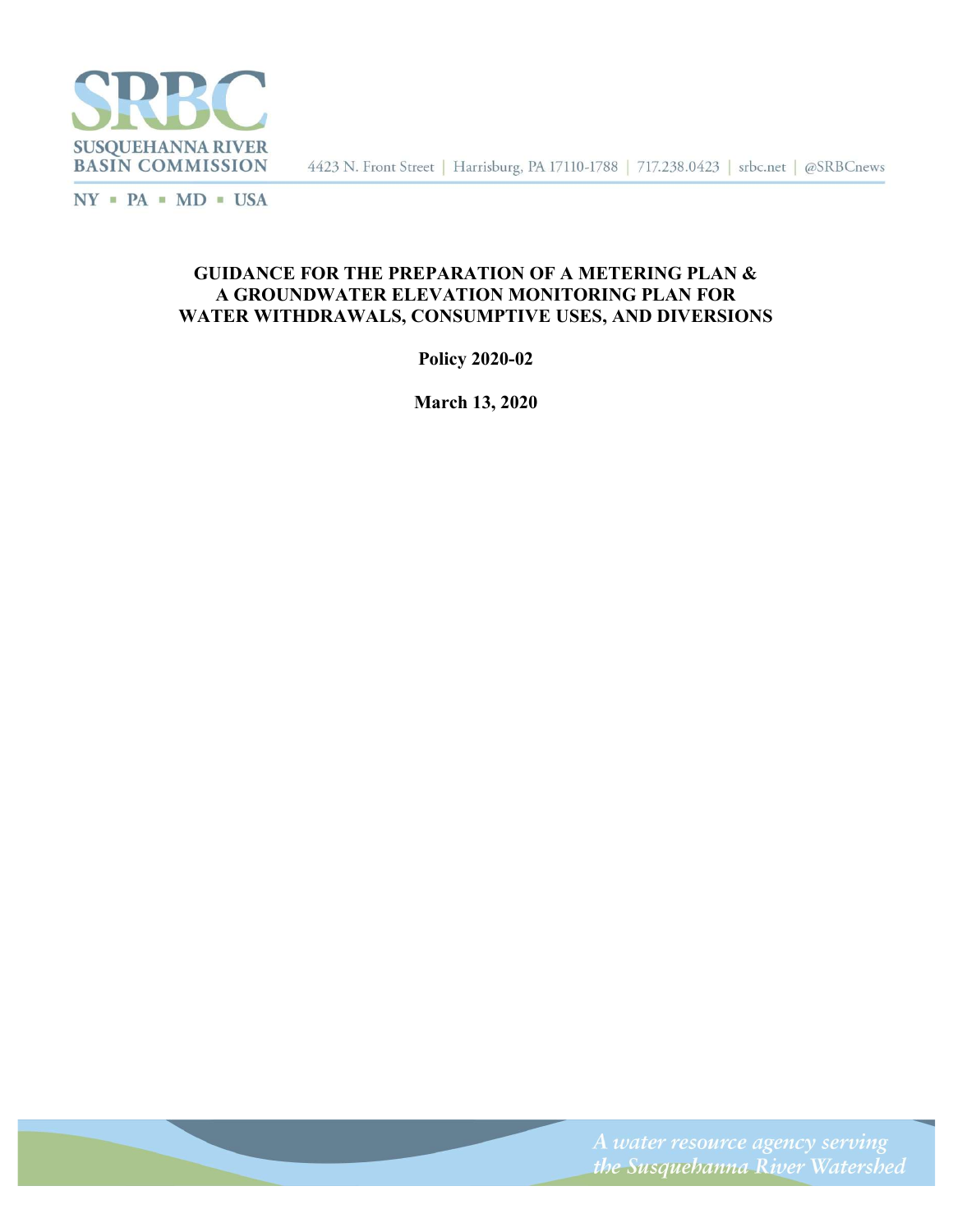# GUIDANCE FOR THE PREPARATION OF A METERING PLAN & A GROUNDWATER ELEVATION MONITORING PLAN FOR WATER WITHDRAWALS, CONSUMPTIVE USES, AND DIVERSIONS

#### March 13, 2020

This document provides guidance for preparation of the metering plan required as part of a project application under 18 CFR  $\S$  806.14(a)(6) and (c)(5), CFR  $\S$  806.22(e)(4), CFR § 806.22(f)(4) that adheres to the standards in 18 CFR § 806.30 for the methodology for monitoring water withdrawals and consumptive uses. It also provides guidance for the groundwater elevation monitoring plan (GWEMP) required for groundwater withdrawal applications under 18 CFR  $\S$  806.14(b)(2)(iv) that adheres to the standards in 18 CFR  $\S$  806.30. Specifically, this guidance applies to projects with surface water sources or groundwater sources for new, renewal, major modification, minor modification (as applicable), consumptive use, and diversion applications.

In general for all projects, these plans should reflect the most up-to-date information for an entire facility's metering and groundwater elevation monitoring needs and requirements. Specifically, the plans should concisely describe a facility's source(s) of water, consumptive use(s) of water (except Approval by Rule hydrocarbon projects), diversion of water (import and/or export), existing or proposed monitoring equipment, infrastructure, and measurement or monitoring methodologies that are or will be used.

For a proposed renewal of an existing project, the project sponsor's plan should reflect the facility's as-built condition for monitoring methods. At the time of application for renewal, if a plan does not accurately describe the as-built condition, an updated plan will be required to be submitted that accurately describes the as-built condition. The project sponsor should use this guidance document to update the plan. Plans that have been approved by the Commission and accurately describe the as-built condition do not have to be revised per this guidance document.

For a proposed major or minor modification to an existing project, the project sponsor should include a description of the as-built condition and, if appropriate, update(s) to the existing plan(s) clearly describing and illustrating the changes as a result of the proposed modification.

For a project seeking an approval for consumptive use of water related to unconventional natural gas and other hydrocarbon development through the administrative Approval by Rule in CFR  $\S$  806.22(f)(4), the metering plan should conform to the prescribed *Consumptive Use* Metering Plan For Approval By Rule 18 CFR  $\S$  806.22(f) available at the Commission's website (https://www.srbc.net/). For consumptive use projects seeking approval through the Approval by Rule at 18 CFR  $\S$  806.22(e), the metering plan should follow the guidelines below.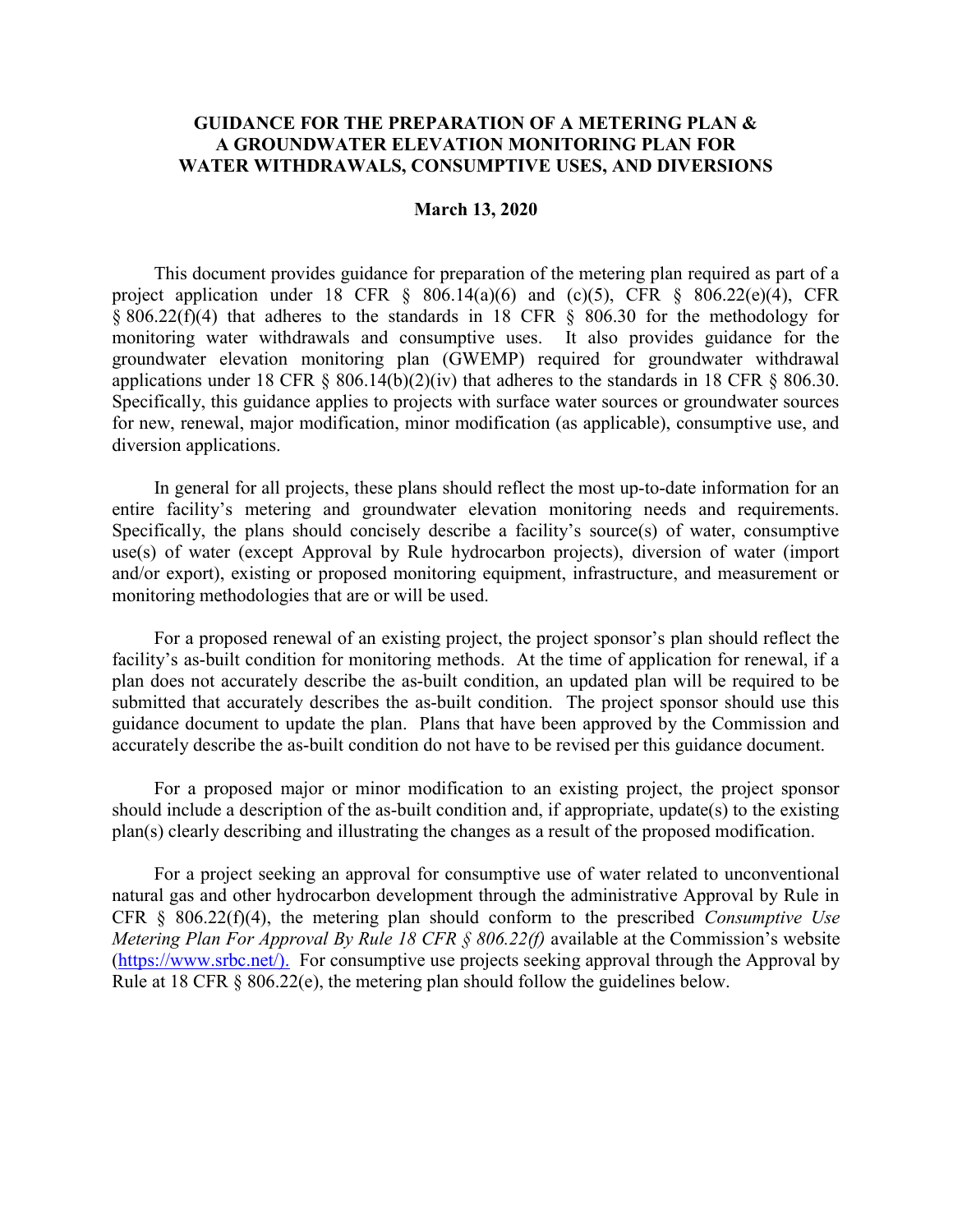# I. Metering Plan – Suggested Outline for All Projects

Per 18 CFR  $\S$ § 806.30 (a)(1-7), a project sponsor is required to:

- Measure and record, on a daily basis, the quantity of all withdrawals, using meters or other methods approved by the Commission.
- Certify, at the time of installation and no less frequently than once every 5 years, the accuracy of all measuring devices and methods to within 5 percent of actual flow.
- Maintain metering to provide a continuous, accurate record of the withdrawal or consumptive use.
- Measure groundwater levels in all approved production and other wells, as specified.
- Measure groundwater levels at additional monitoring locations, as specified.
- Measure water levels in surface storage facilities, as specified.
- Measure streamflows, passby flows or conservation releases, as specified.
- Perform other monitoring for impacts to water quantity, water quality, and aquatic biological communities, as specified.

The metering plan should concisely describe the equipment and methodologies that will be used to satisfy these requirements and should include, but may not be limited to, the following:

A. General Description of Project Facilities<sup>1</sup>

 $\overline{a}$ 

- 1. Describe the operations that are conducted at the facility.
- 2. Describe how water is used at the facility.
- 3. Identify all withdrawal sources and consumptive uses at the facility.
- 4. If applicable, identify any diversions of water into and/or out of the basin by the facility.
- 5. Provide a water flow diagram illustrating the processes that use the water withdrawn from the sources or diverted into and/or out of the basin, all water flow pathways, and the locations in the flow pathway of all meters used to account for the withdrawals, consumptive uses, and diversions.
- 6. Provide a topographic map or aerial photograph depicting the locations of all withdrawal sources, water storage or treatment units, discharge points, and meters used to account for the withdrawals, consumptive uses, and diversions. This map may be combined with the flow diagram described in item 5 above, if appropriate.
- B. Description of Meters, Associated Equipment and Measurement Procedures
	- 1. Indicate the make, model, size, serial number, flow range, and accuracy of all proposed or existing flow meters or measurement equipment. It may be helpful

<sup>&</sup>lt;sup>1</sup> Facility, as defined in 18 CFR § 806.3, includes, but is not limited to, the site where the water from the source will be used and where any appurtenances necessary for the withdrawal, control, collection, storage, treatment, transmission, sale, or exchange of water are or will be located.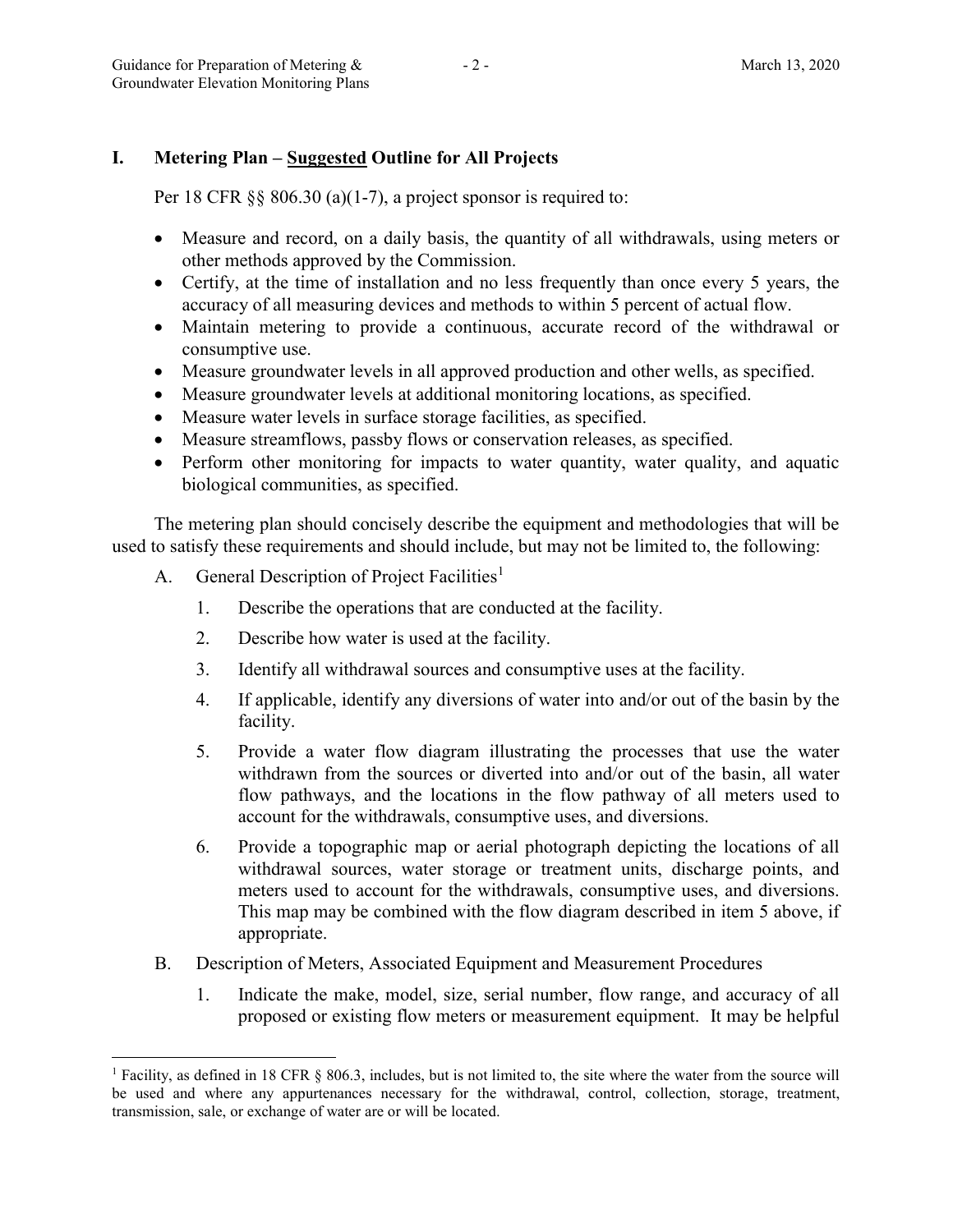to summarize these details in table format. Please include the manufacturer's specification information for the meter. Please do not include manufacturer's operation manuals.

- 2. Indicate the type of meter displays or transmitters, the display capabilities, and the number of digits capable of recording and displaying. Meter displays and transmitters should be capable of displaying both a maximum instantaneous flow rate and a totalized flow quantity, recordable to at least 8 digits to prevent frequent rollover (see example photographs in Appendix B).
- 3. Indicate where the meters and meter displays are or will be located and how Commission staff will have access during routine compliance inspections. The proposed or existing meters should be installed so that they cannot be easily bypassed, zeroed, or reset.
- 4. Describe the equipment and methods (e.g., valve controls, variable frequency drives, pump capacity) that will be used to adhere to the proposed or approved individual and combined/total system withdrawal limits and maximum instantaneous withdrawal rates.
	- a) For projects that use the pump capacity as the flow-limiting device, pump curves should be provided to demonstrate that the pump will not exceed the proposed or approved withdrawal rates.
- 5. Provide photographs of all installed meters showing the meter display, including the piping before and after the meter to document that the meter has been installed in accordance with the appropriate straight-run requirements, and close-up detail (i.e., make, model, and serial number).
	- a) For meters that have not been installed, provide a proposed schedule for installing the metering equipment and initiating flow monitoring.
	- b) Following installation of the meter(s), submit date(s) of meter(s) installation and photographs of the installed equipment.
- 6. If applicable, describe how the consumptive use of water at the facility will be measured or calculated.
	- a) Please note that the Commission prefers the simplest methods be implemented to measure or calculate consumptive use, which is generally the sum of the sources less the discharge (i.e.,  $CU = Total of$ Sources In  $-$  Discharge). It may be appropriate to calculate certain consumptive uses in place of direct measurement with meters, particularly when metering is not feasible. Include an equation that clearly describes the components and assumptions that are used in the calculation.
	- b) Evaporative losses (e.g., from storage ponds or open-top storage units) may need to be considered and included in the calculation. A sample calculation for evaporative losses is provided in Commission Form SRBC #74 (https://www.srbc.net/regulatory/application-process/).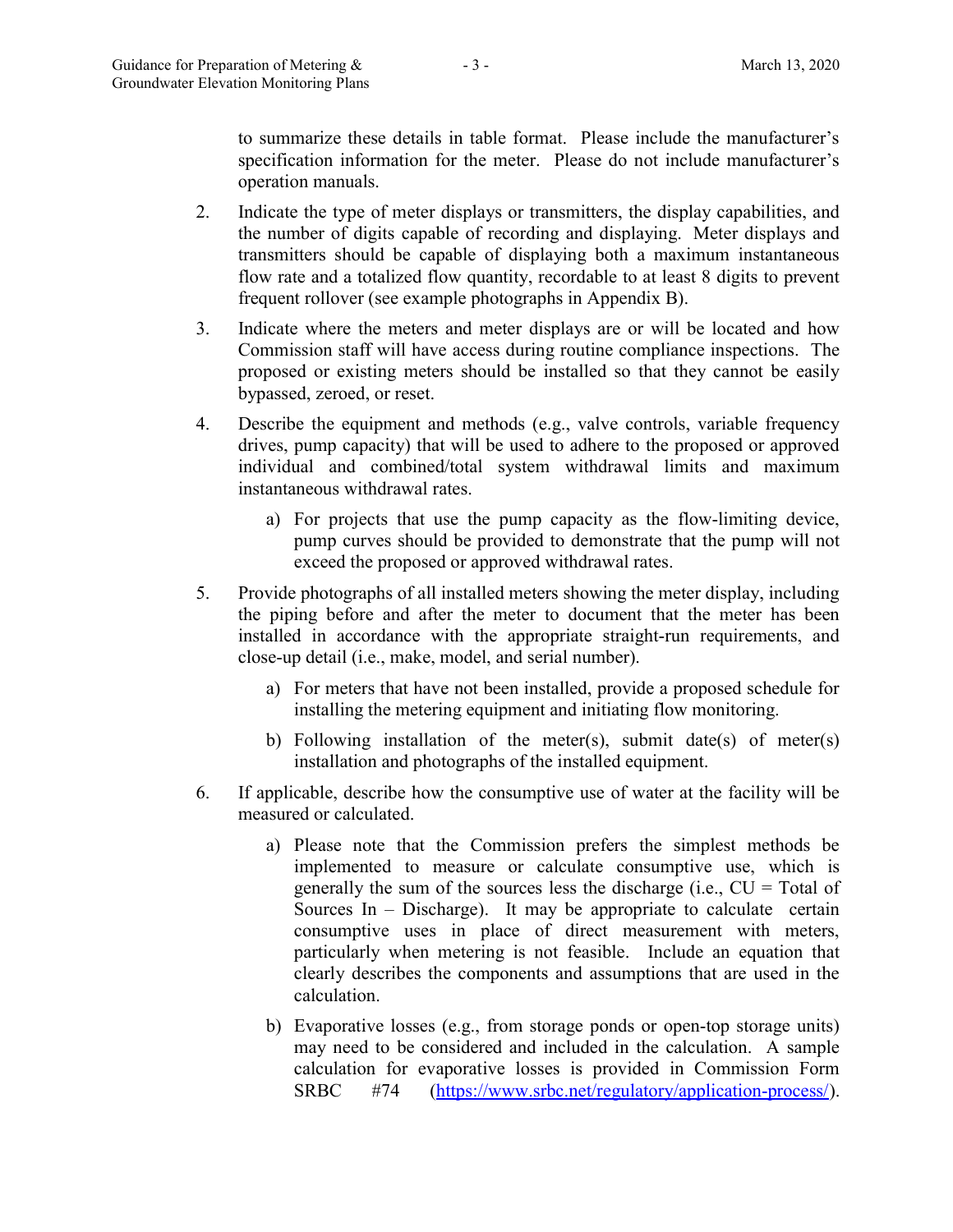Briefly describe how the surface area used in the calculation was derived.

- 7. It may be appropriate to use equipment other than meters, procedures, or calculations to measure certain withdrawals or consumptive uses, particularly when metering is not feasible. All assumptions used in calculations must be provided and clearly explained.
- C. Monitoring Procedures and Record Keeping
	- 1. Describe the procedures recording daily flow and consumptive use data from the measurement equipment during daily operations.
	- 2. Describe the methods for maintaining an accurate record of daily water withdrawals, consumptive use, and diversions (e.g., handwritten daily logs, electronic spreadsheets) Please note that all withdrawal data collected by the project sponsor and submitted to the Commission must be maintained by the project sponsor for the duration of the approvals and subsequent renewals as required by the Commission-issued docket or approval.
- D. Calibration/Certification of Metering Equipment

Per 18 CFR  $\S$  806.30(a)(2), a project sponsor is required to maintain flow measuring devices accurate to within 5 percent of actual flow to provide an accurate record of withdrawals, consumptive use, and diversions. For existing meters, current meter certifications should be included in the metering plan. For new meters, the manufacturer's specification sheet should be provided. Once the meter has been installed, the manufacturer's calibration report or accuracy certification sheet must be provided to the Commission.

Project sponsors are required to certify, at the time of installation and no less frequently than once every five years, the accuracy of all flow measuring devices and methods, unless otherwise specified by the Commission. The Commission does not require specific methods for certifying the accuracy of flow measuring devices; however, it is expected that the devices be maintained to the standards of their respective manufacturers. Common methods for certifying meter accuracy are provided as options in Appendix D.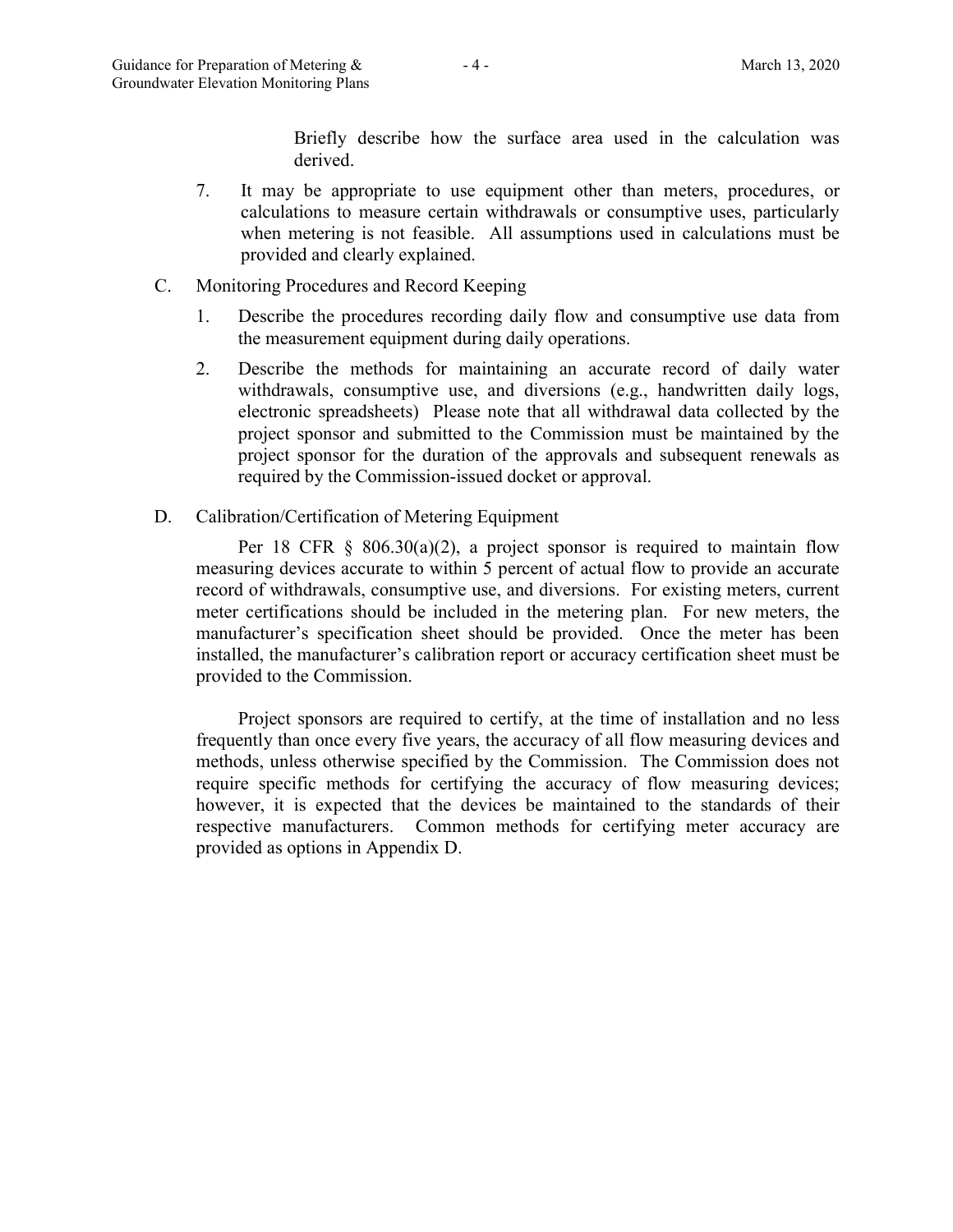$\overline{a}$ 

# II. Groundwater Elevation Monitoring Plan - Suggested Outline

Per 18 CFR §§ 806.30(a)(4) and (a)(5) a project sponsor is required to measure and record groundwater levels in all approved production wells and other wells and monitoring locations, as specified by the Commission. The GWEMP should concisely describe the equipment and methodologies that will be used to satisfy these requirements and should include, but may not be limited to, the following:

- A. Indicate the location, type<sup>2</sup>, make, model, serial number, and accuracy for all proposed or existing manual and/or automated groundwater elevation monitoring equipment. If data loggers are installed to measure and record water level data, please indicate the depth at which the data logger is set and its position relative to the pump intake. It may be helpful to summarize these details in table format. Please provide the manufacturer's specification sheet and calibration reports for existing (if available) and new water level monitoring equipment. Please do not include manufacturer's operation manuals.
- B. Indicate the frequency at which water level data will be collected. The Commission prefers that the lowest daily water level data be reported. If measuring and reporting the lowest daily water level is not practical or feasible, water level measurements should be collected at the same time each day. Please note that staff may consider alternative data collection frequencies if collection of daily water level data is not feasible for your project. Please contact Commission staff to discuss possible alternative data collection frequencies, if needed.
- C. Provide a description of the reference points used to calculate groundwater elevations from water levels measured at each production well and/or other monitoring locations. Groundwater elevations should be reported in feet above mean sea level. Reference point elevations can be obtained using standard surveying techniques, handheld global positioning system unit, LiDAR data, or topographic maps. It may be useful to include the reference point elevations in the table with the information requested above in item A.
- D. Describe the procedures for reading and recording water level measurements from all groundwater monitoring locations.
- E. Describe the methods for maintaining an accurate record of groundwater elevation data. All groundwater elevation data collected by the project sponsor and submitted to the Commission must be maintained by the project sponsor for the duration of any approvals and subsequent renewals as required in the Commission-issued docket or approval.
- F. Provide photographs of any existing water level monitoring equipment or photographs showing installed equipment, if applicable.

<sup>&</sup>lt;sup>2</sup> "Type" may include water level meters, airlines, data loggers, etc. If non-vented data loggers are utilized, please indicate how water levels will be corrected for barometric pressure and indicate the location where barometric data loggers will be installed.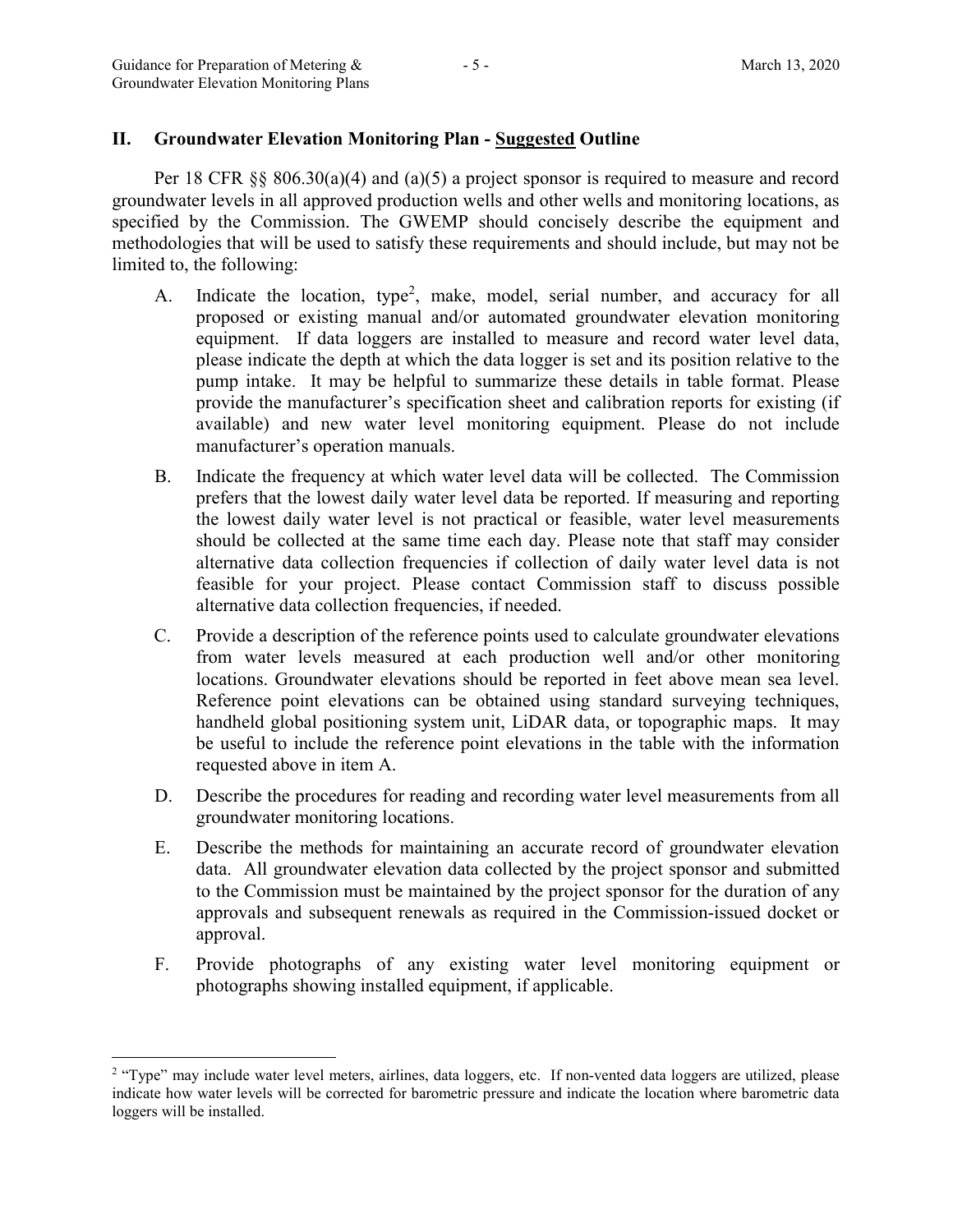- 1. For equipment that has not been installed, provide a proposed schedule for installing the equipment and initiating water level monitoring. Following installation of the equipment, the GWEMP should be updated, as needed, to include the information requested in this section and photographs of the installed equipment.
- G. The project sponsor is responsible for maintaining and verifying the proper function of all groundwater level monitoring equipment. The plan should provide for periodic back-up measurements from each groundwater monitoring location to check the calibration of the primary measuring equipment and procedures that will be implemented in the event of failure of the primary measuring equipment. The Commission recommends that manual backup measurements be collected at least once per quarter to verify the accuracy and proper function of any water level monitoring equipment installed in the well.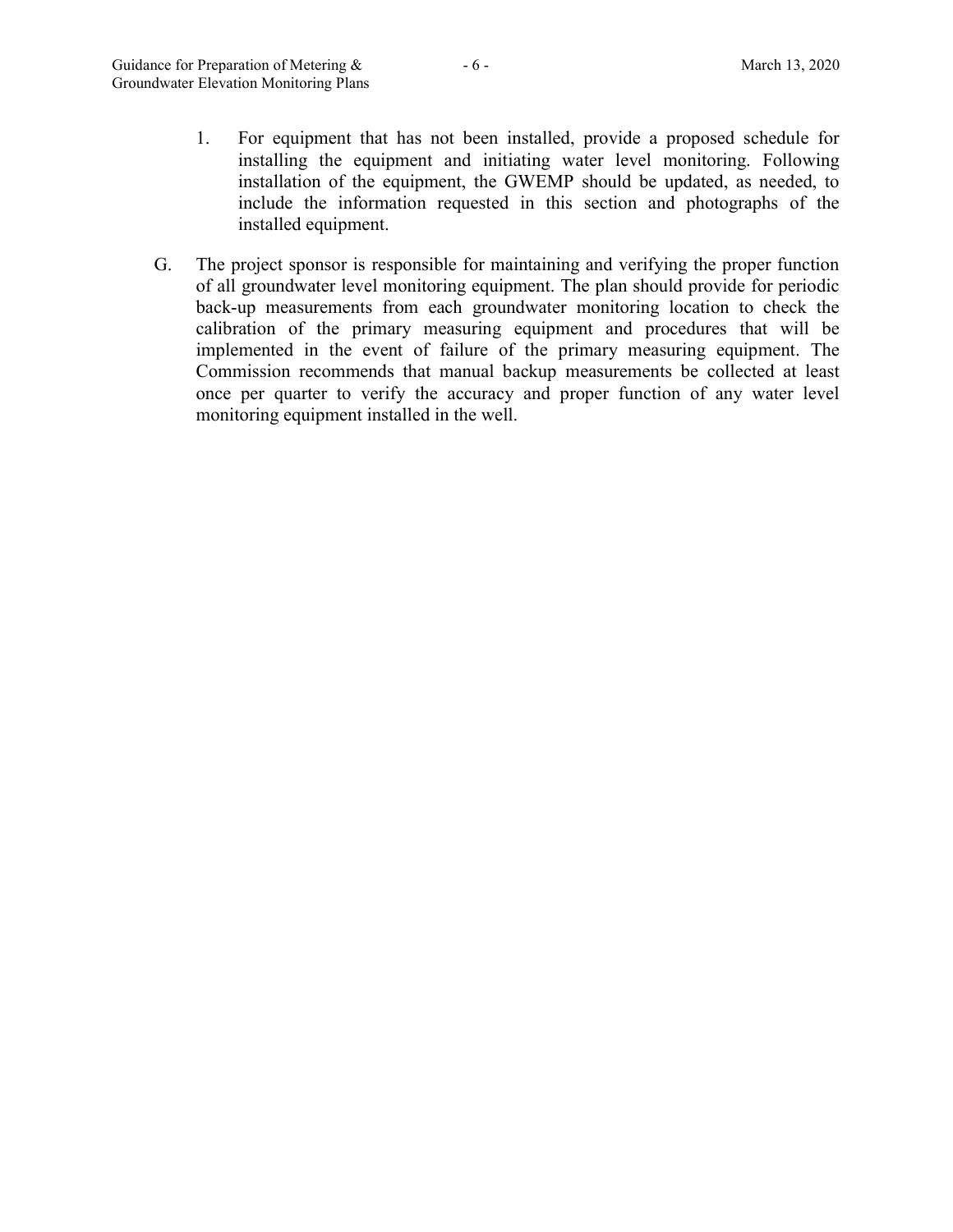### APPENDIX A

## GENERALIZED METERING PLAN TEMPLATE

The following provides a generalized template for use by the project sponsor in developing a facility's metering plan. The project sponsor may need to provide more or less detail, as appropriate, to adequately describe the project facilities and water uses.

# TITLE OF PLAN Project Sponsor Facility Name Municipality, County, State Date

# General Description of Project Facilities

Insert narrative description including, but not limited to:

- Facility location;
- $\bullet$  Water source(s);
- $\bullet$  Water use(s);
- Water flow path, including pump usage, location, and meter location(s);
- Consumptive use(s) of the water;
- Discharge location;
- Water flow path schematic (Attachment 1);
- Aerial photograph that depicts locations of the water source(s), flow meter(s), meter readout(s), storage unit(s), and discharge location(s) (Attachment 2).

### Meter Information

 Insert brief narrative description regarding flow meter location(s) and accessibility. Use Table 1 to provide meter specifications. Include photographs of each meter, and the most recent certifications of meter accuracy as Attachments 3 & 4, respectively.

 Insert brief narrative description regarding control of each source(s) flow rate. Include any appropriate information regarding valves and/or locks as related to the approved maximum instantaneous withdrawal rates. Provide pump curves as Attachment 5, if needed to demonstrate compliance with the maximum instantaneous withdrawal rate.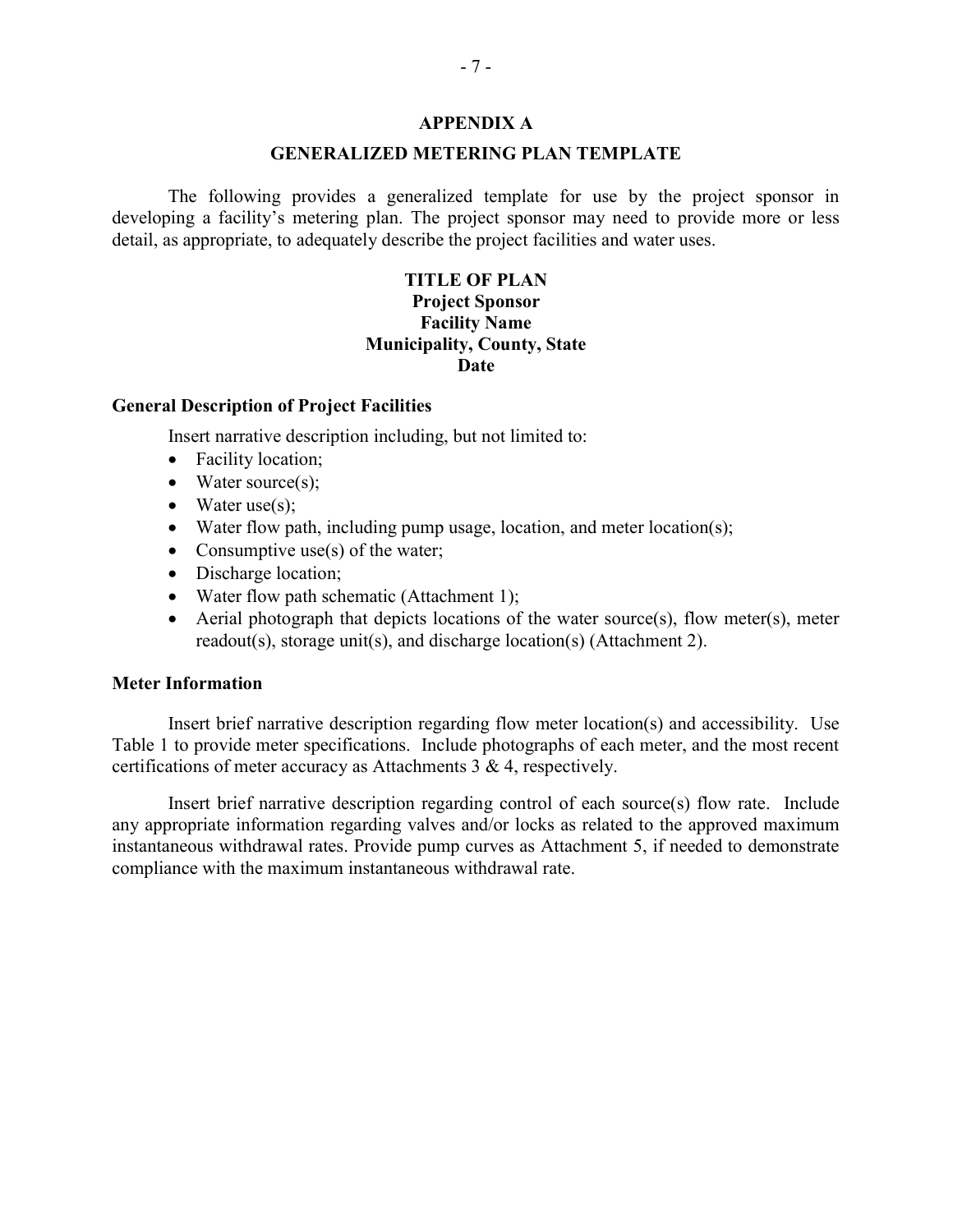| <b>Location ID</b>          |  |  |
|-----------------------------|--|--|
| <b>Make</b>                 |  |  |
| <b>Model</b>                |  |  |
| Size (inches)               |  |  |
| <b>Serial Number</b>        |  |  |
| <b>Flow Range (gpm)</b>     |  |  |
| Accuracy $(\% )$            |  |  |
| <b>Date Last Calibrated</b> |  |  |
| <b>Upstream</b>             |  |  |
| Manufacturer's              |  |  |
| <b>Straight Pipe</b>        |  |  |
| <b>Requirements</b>         |  |  |
| <b>Downstream</b>           |  |  |
| Manufacturer's              |  |  |
| <b>Straight Pipe</b>        |  |  |
| <b>Requirements</b>         |  |  |
| <b>Display Type</b>         |  |  |
| <b>Display Capabilities</b> |  |  |
| <b>Digits Displayed</b>     |  |  |

# TABLE 1: METER INFORMATION

# Monitoring Procedures and Record Keeping

Insert detailed narrative description, including but not limited to:

- How meters transmit totalized flow & flow rate data;
- How data is recorded (e.g., SCADA system);
- How data reports are generated and stored;
- Any other manual recording of data;
- The project's daily consumptive use, including the calculation.

## Calibration/Certification of Metering Equipment

 Insert reference to Attachment 4 – Meter Certifications. Insert sentence regarding the flow meter certification frequency that the project sponsor will adhere to.

## Attachments:

Attachment 1: Facility Water Flow Diagram Attachment 2: Facility Features Attachment 3: Flow Meter Photographs Attachment 4: Flow Meter Accuracy Certifications (or Manufacturer Specification Sheet) Attachment 5: Pump Curves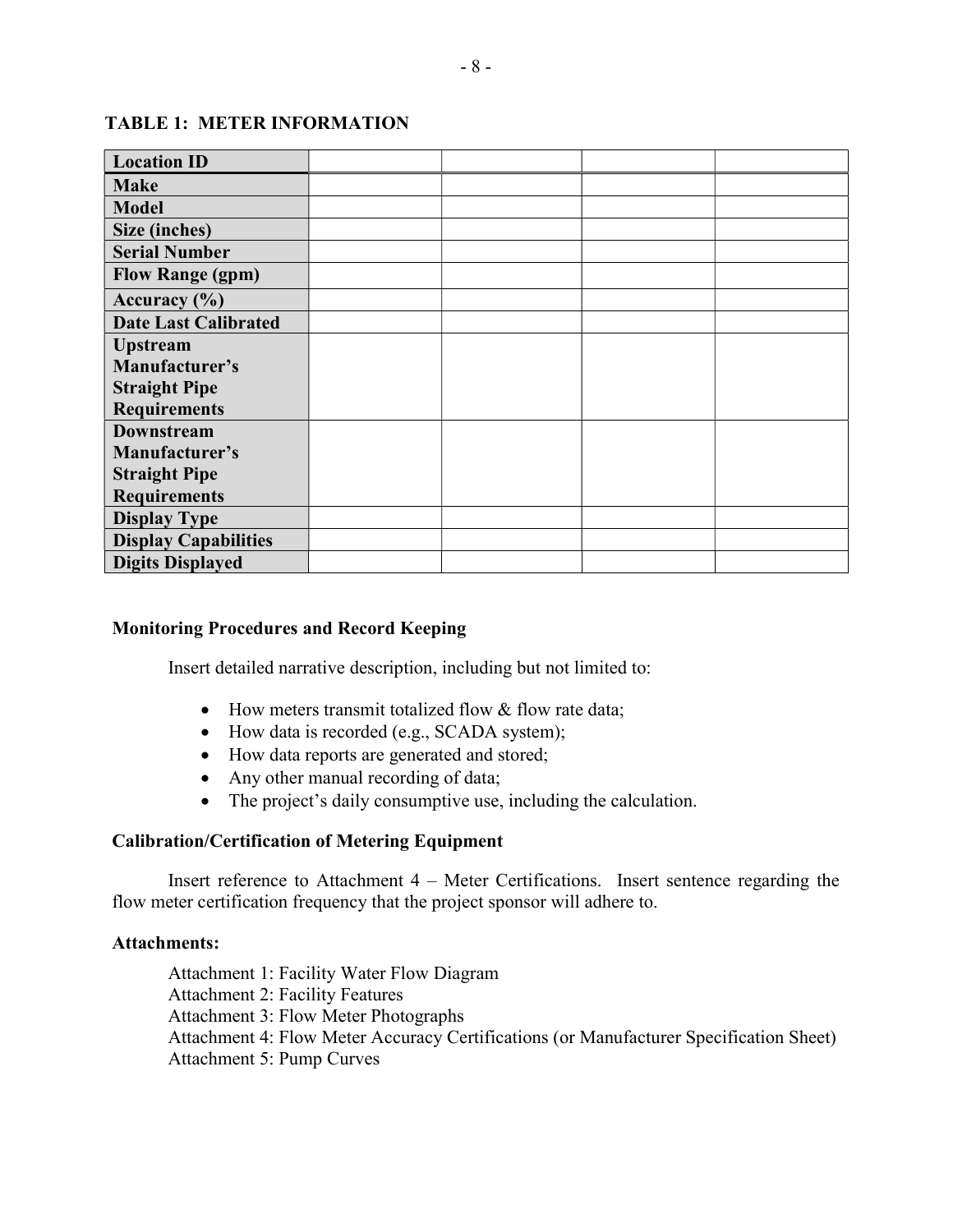#### APPENDIX B

# METERING PLAN EXAMPLE (Groundwater Withdrawal and Consumptive Use)

The following provides an example of the information that should be described in the project's groundwater withdrawal and consumptive use metering plan. The sample language provided below (in italics) is intended to provide an indication of the level of detail that should be included in the plan and should be used only as a guide. The project sponsor may need to provide more or less detail, as appropriate, to adequately describe the project facilities and water uses.

# METERING PLAN FOR GROUNDWATER WITHDRAWAL AND CONSUMPTIVE USE

## Project Sponsor Facility Name Municipality, County, State **Date**

## General Description of Project Facilities

The facility is located at 1234 Main Street, Anytown, Pennsylvania. The facility operates three production wells (Well 1, Well 3, and Well 4) that provide water used in the processing of consumer food products.

All water withdrawn from the production wells is pumped to a 20,000 gallon storage tank. The wells operate intermittently on a schedule that is controlled by the level in the storage tank. All production wells are equipped with properly sized submersible pumps. Electromagnetic flow meters are installed on the individual withdrawal sources as described below.

Water from the production wells is used to support various processes throughout the plant which are shown on the flow schematic provided as Attachment 1. Processes in which water is consumptively used are denoted with the symbol "CU" on the flow schematic. Any water not consumptively used is pumped to the wastewater treatment plant where it is treated to meet permitted effluent limits. An electromagnetic flow meter is installed on the discharge line from the wastewater treatment plant to Flowing Creek.

The locations of the production wells, flow meters, storage units, and the discharge location are depicted on the aerial photograph provided as Attachment 2. The equipment and methods used to account for the facility's withdrawals and consumptive use are described below.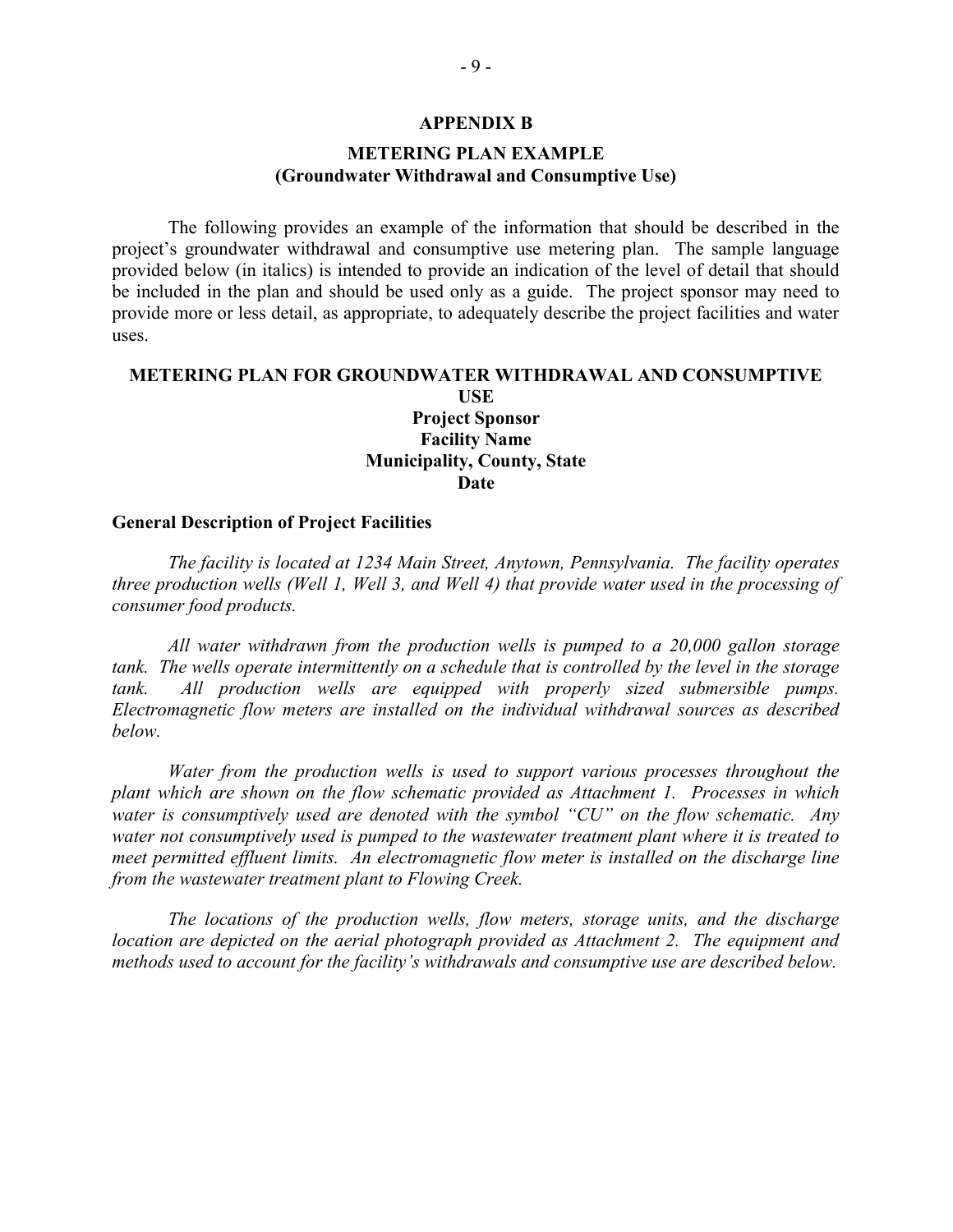## Meter Information

Flow meters are installed on the individual withdrawal sources and upstream of the wastewater storage tank. Meter specifications are provided in the table below. Photographs of each meter and the most recent certifications of meter accuracy are provided in Attachments 3 and 4, respectively.

| <b>Location ID</b>          | Well 1           | <b>Well 3</b>    | Well 4           | <b>Effluent</b>  |  |
|-----------------------------|------------------|------------------|------------------|------------------|--|
| <b>Make</b>                 | Master Meter     | Master Meter     | Sensus           | Foxboro 8000     |  |
| <b>Model</b>                | Octave           | Octave           | $W-350$          | 8010-BTR-6       |  |
| Size (inches)               | 8                | 8                | 3                | 10               |  |
| <b>Serial Number</b>        | 46502992         | 16402530         | 5847265          | 1754824          |  |
| <b>Flow Range (gpm)</b>     | $5 - 2800$       | $5 - 2800$       | $5 - 350$        | 5 - 1500         |  |
| Accuracy $(\% )$            |                  |                  | 1.7              | 1.9              |  |
| <b>Date Last Calibrated</b> | 11/10/2016       | 11/10/2016       | 11/10/2016       | 11/10/2016       |  |
| <b>Upstream</b>             |                  |                  |                  |                  |  |
| Manufacturer's              | 16"              | 16"              | 6"               | 20"              |  |
| <b>Straight Pipe</b>        |                  |                  |                  |                  |  |
| <b>Requirements</b>         |                  |                  |                  |                  |  |
| <b>Downstream</b>           |                  |                  |                  |                  |  |
| Manufacturer's              | 16"              | 16"              | 12"              | 20"              |  |
| <b>Straight Pipe</b>        |                  |                  |                  |                  |  |
| <b>Requirements</b>         |                  |                  |                  |                  |  |
| <b>Display Type</b>         | Direct Read      | Direct Read      | Direct Read      | Direct Read      |  |
|                             | Totalizer (gal)/ | Totalizer (gal)/ | Totalizer (gal)/ | Totalizer (gal)/ |  |
| <b>Display Capabilities</b> | Flow (gpm)       | Flow (gpm)       | Flow (gpm)       | Flow (gpm)       |  |
| <b>Digits Displayed</b>     | 9                | 9                | 8                | 8                |  |

## TABLE 1: METER INFORMATION

The flow rates for Wells 1, 3, and 4 are primarily controlled by properly sized submersible pump-motor combinations that target the approved flow rates (pump curves are provided in Attachment 5). Inline gate valves are used to further adjust flow rates and locks will be placed on the valves to ensure that flow rates do not exceed the approved maximum instantaneous withdrawal rates.

All meters are located inside the individual well houses. Plant personnel will accompany Commission staff to each meter location during routine inspections.

## Monitoring Procedures and Record Keeping

The individual meters continuously transmit totalized flow and flow rate data to the programmable logic controller (PLC) located in the wastewater treatment plant. The PLC is connected to a supervisory control and data acquisition (SCADA) system that records data hourly. Daily reports are automatically generated and stored electronically by the software for later retrieval. The totalized flow and flow rate for each meter are also manually recorded once daily at approximately 8:00 am during routine facility inspections. These data are input manually into electronic spreadsheets that are maintained by the plant manager.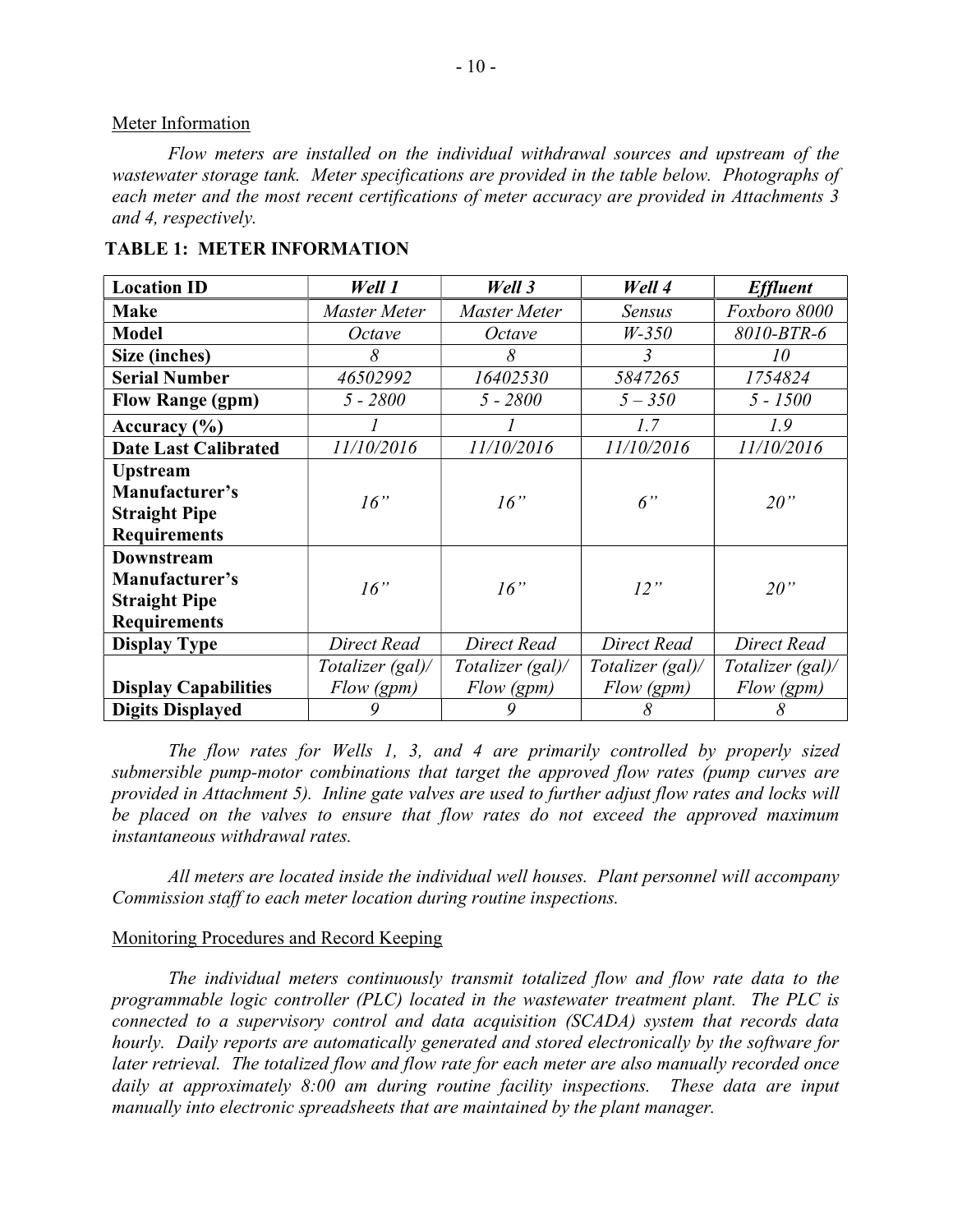The project's daily consumptive use is calculated using the following equation:

$$
CU = (TDIF - TDOF)
$$
  
where,  
TDIF = Total Daily Inflow (Well 1 + Well 3 + Well 4)  
TDOF = Total Daily Outflow (wastewater treatment plant effluent)

 The daily records of the withdrawals and consumptive use will be electronically reported on a quarterly basis via the Commission's Monitoring Data Website (MDW), unless otherwise specified. The quarterly monitoring reports will be provided to the Commission within thirty days after the close of the preceding quarter.

## Calibration/Certification of Metering Equipment

The most recent certifications of flow meter accuracy are provided in Attachment 4. Flow meters will be certified at the frequency required by the Commission and the results provided to the Commission.

Attachments:

Attachment 1: Facility Water Flow Diagram (not included in example) Attachment 2: Facility Features (not included in example) Attachment 3: Flow Meter Photographs (see example photographs) Attachment 4: Flow Meter Accuracy Certifications (or Manufacturer Specification Sheet) Attachment 5: Pump Curves (not included in example)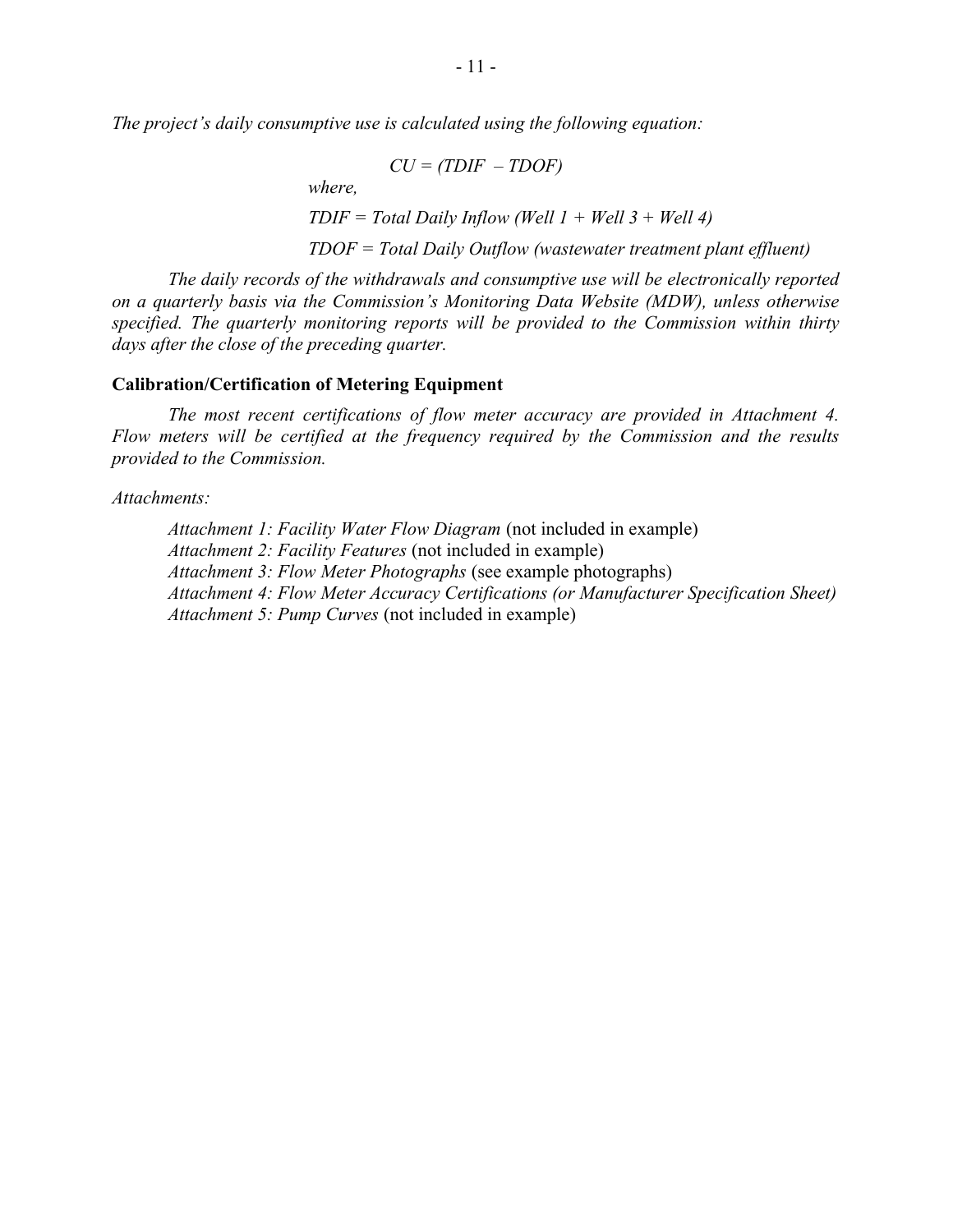Attachment 3: Meter Photographs

[Insert photo of installed meter here]

Well 1: Meter Installed in Accordance with Straight-Run Recommendations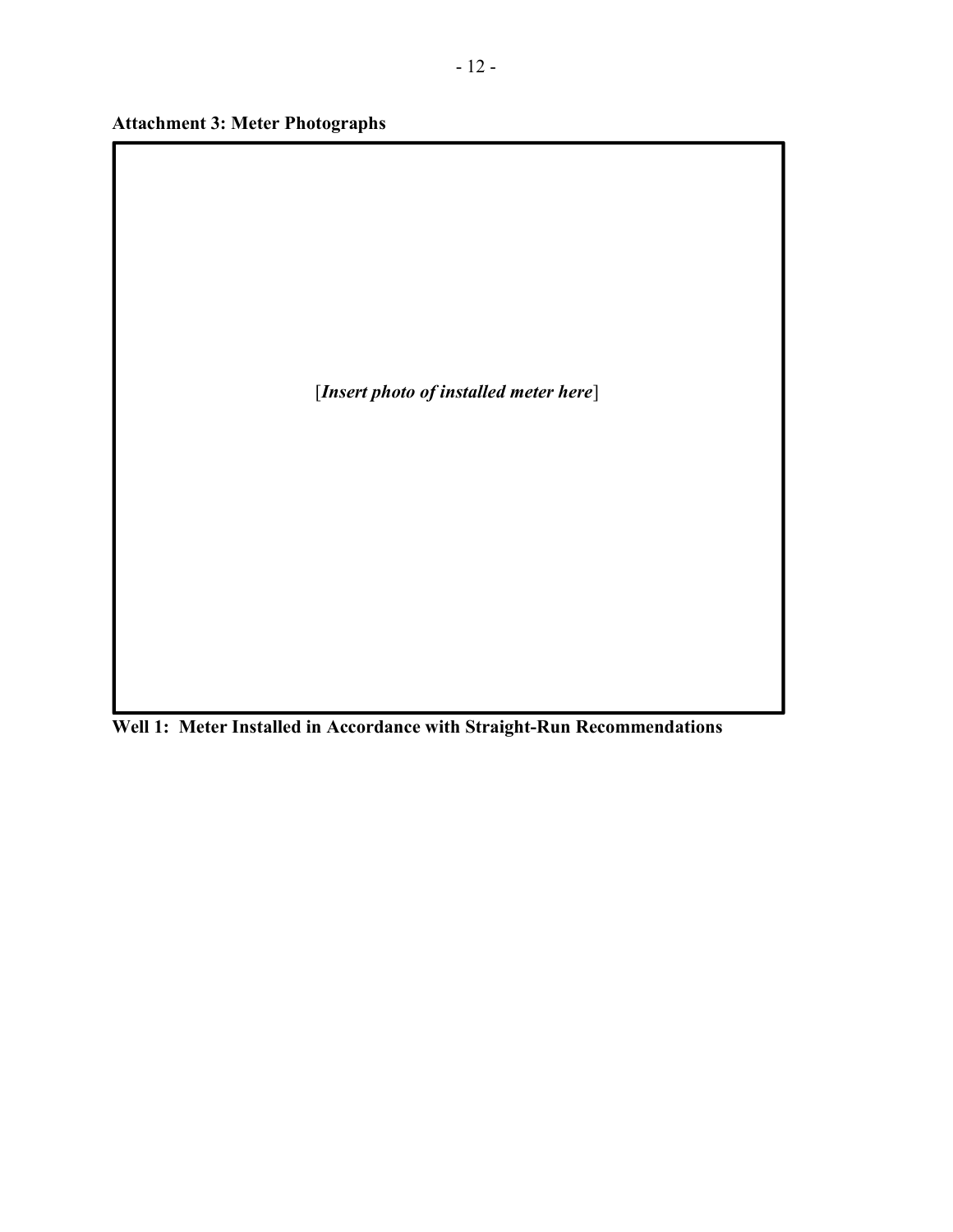[Insert photo of close-up view of meter display here]

Well 1: Close-up of Display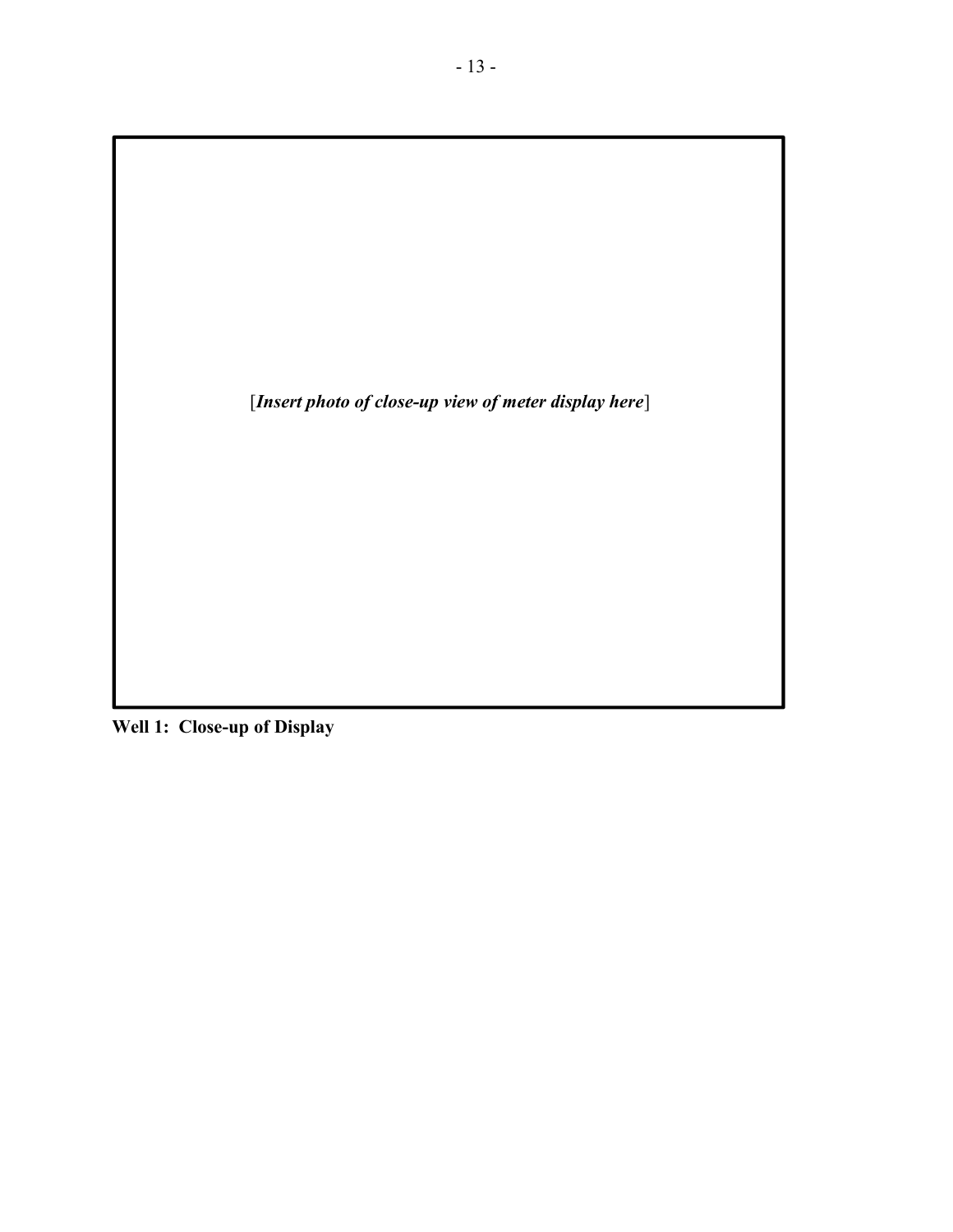|  |  |  | <b>Attachment 4: Flow Meter Manufacturer Specification Sheet</b> |  |  |  |
|--|--|--|------------------------------------------------------------------|--|--|--|
|--|--|--|------------------------------------------------------------------|--|--|--|

ı

[Insert flow meter manufacturer spec sheet here]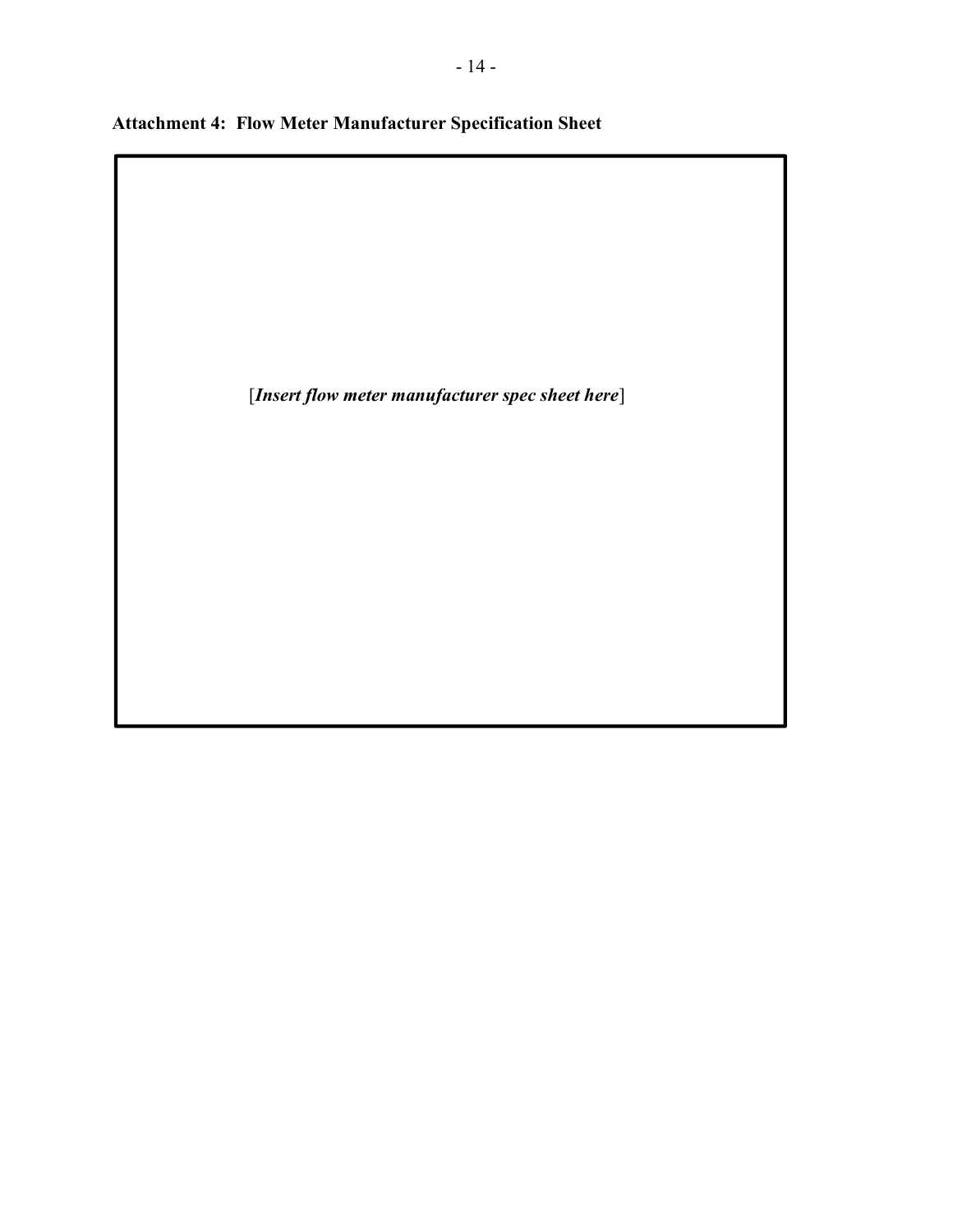## APPENDIX C

### GROUNDWATER ELEVATION MONITORING PLAN EXAMPLE

The following provides an example of the information that should be described in the project's groundwater elevation monitoring plan (GWEMP). The sample language provided below (in italics) is intended to provide an indication of the level of detail that should be included in the plan and should be used only as a guide. The project sponsor may need to provide more or less detail, as appropriate, to adequately describe the equipment and methods implemented to measure, record, and report water level data for the facility's approved groundwater sources, and other wells and monitoring locations, as specified by the Commission.

## GROUNDWATER ELEVATION MONITORING PLAN

# Project Sponsor Facility Name Municipality, County, State Date

 The facility operates three groundwater wells (Well 1, Well 3, and Well 4), which are the sources for all water used at the plant. Groundwater levels will be measured in each production well using vented data loggers, which are described in the following table.

|               | Reference        | Reference        | <b>Data Logger Information</b> |               |          |
|---------------|------------------|------------------|--------------------------------|---------------|----------|
|               | <b>Elevation</b> | <b>Elevation</b> |                                | <b>Serial</b> | Accuracy |
| <b>Source</b> | Location         | (ft AMSL)        | Make / Model                   | <b>Number</b> | $(\%)$   |
|               | Top of           |                  | In-Situ Level                  |               |          |
| Well 1        | Casing           | 1180.36          | Troll 500                      | 455154        | 0.1      |
|               | Top of           |                  | <b>HOBO</b> Water              |               |          |
| Well 3        | Casing           | 1050.27          | Level Logger                   | 465758        | 0.1      |
|               |                  |                  | Solinist                       |               |          |
|               | Top of           |                  | Levellogger                    |               |          |
| Well 4        | Casing           | 1129.05          | Edge                           | 359875        | 0.05     |

## GROUNDWATER MONITORING EQUIPMENT

 Each data logger will be programmed to record depth to water levels on an hourly basis. The plant manager will manually download the water level data from the data loggers monthly and will upload the data to an electronic spreadsheet. Groundwater levels for the production wells will be converted to elevations by subtracting the depth to water measurements from the top of casing elevations at each wellhead, which were obtained by professional survey. The lowest daily groundwater elevations will be reported quarterly to the Commission.

 To ensure accurate operation of the data loggers, the water level measurements recorded by the data loggers will be manually verified every quarter using a water level meter. If discrepancies are noted, the data logger will be recalibrated or replaced with a new data logger. Manual water level measurements will be collected as needed until the data logger is replaced. The Commission will be informed of any changes in equipment and the GWEMP will be updated to provide the new make, model, serial number, and photographs of installed equipment.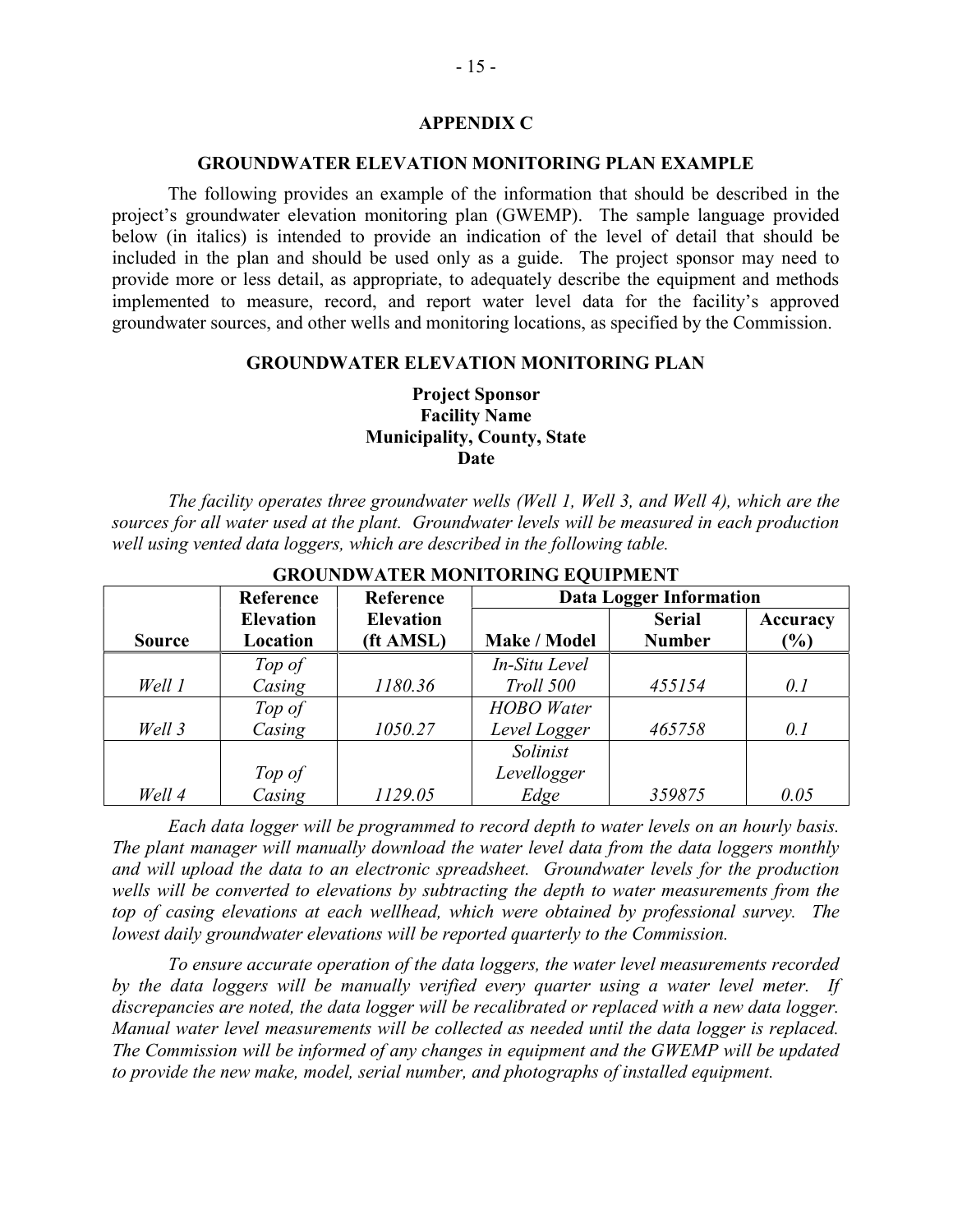Attachment 1: Water Level Monitoring Equipment Photographs (see attached example) Attachment 2: Water Level Monitoring Equipment Accuracy Certifications (see attached example)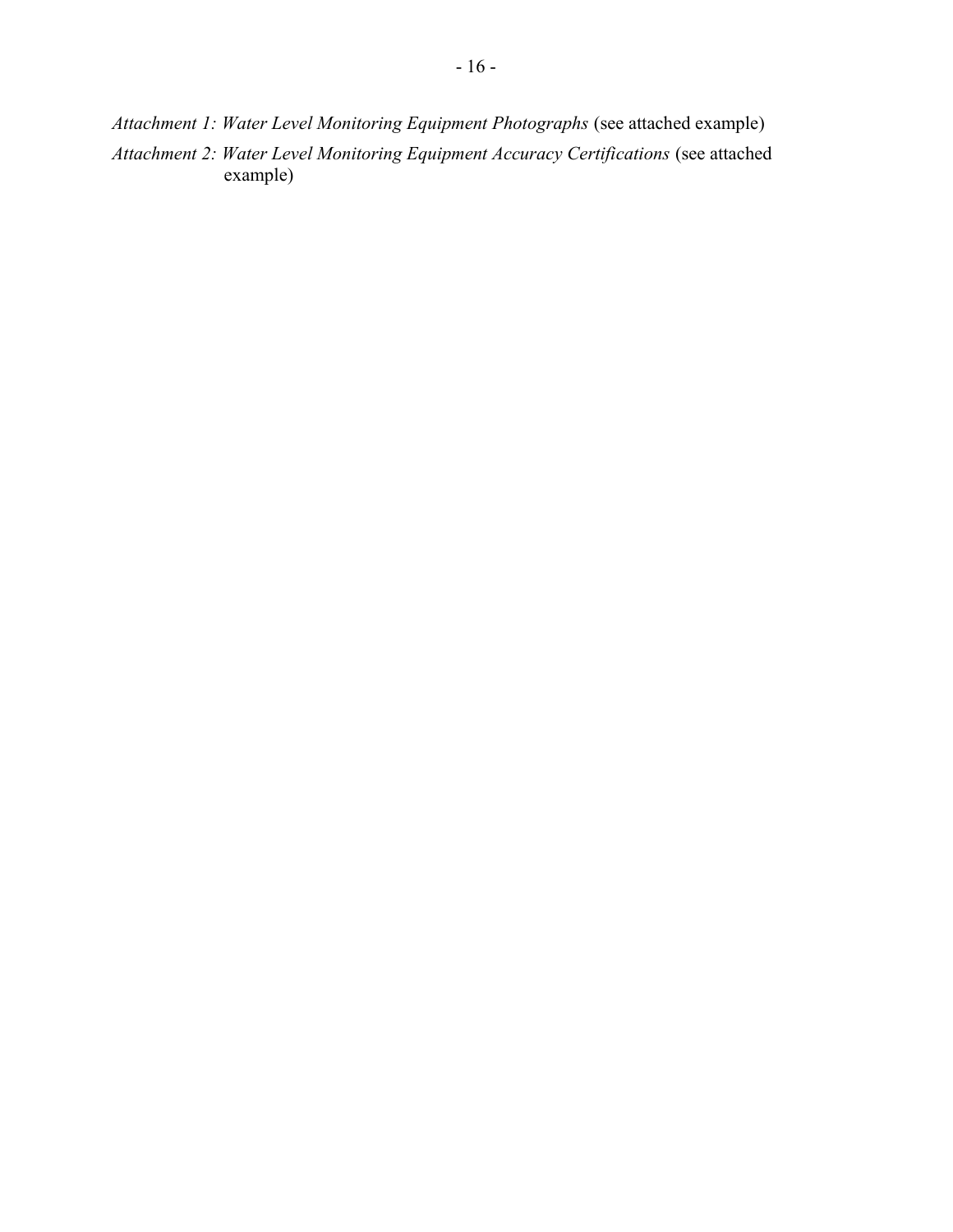Attachment 1: Water Level Monitoring Equipment Photographs

 $\overline{\phantom{a}}$ 

[Insert water level monitoring equipment photo(s) here]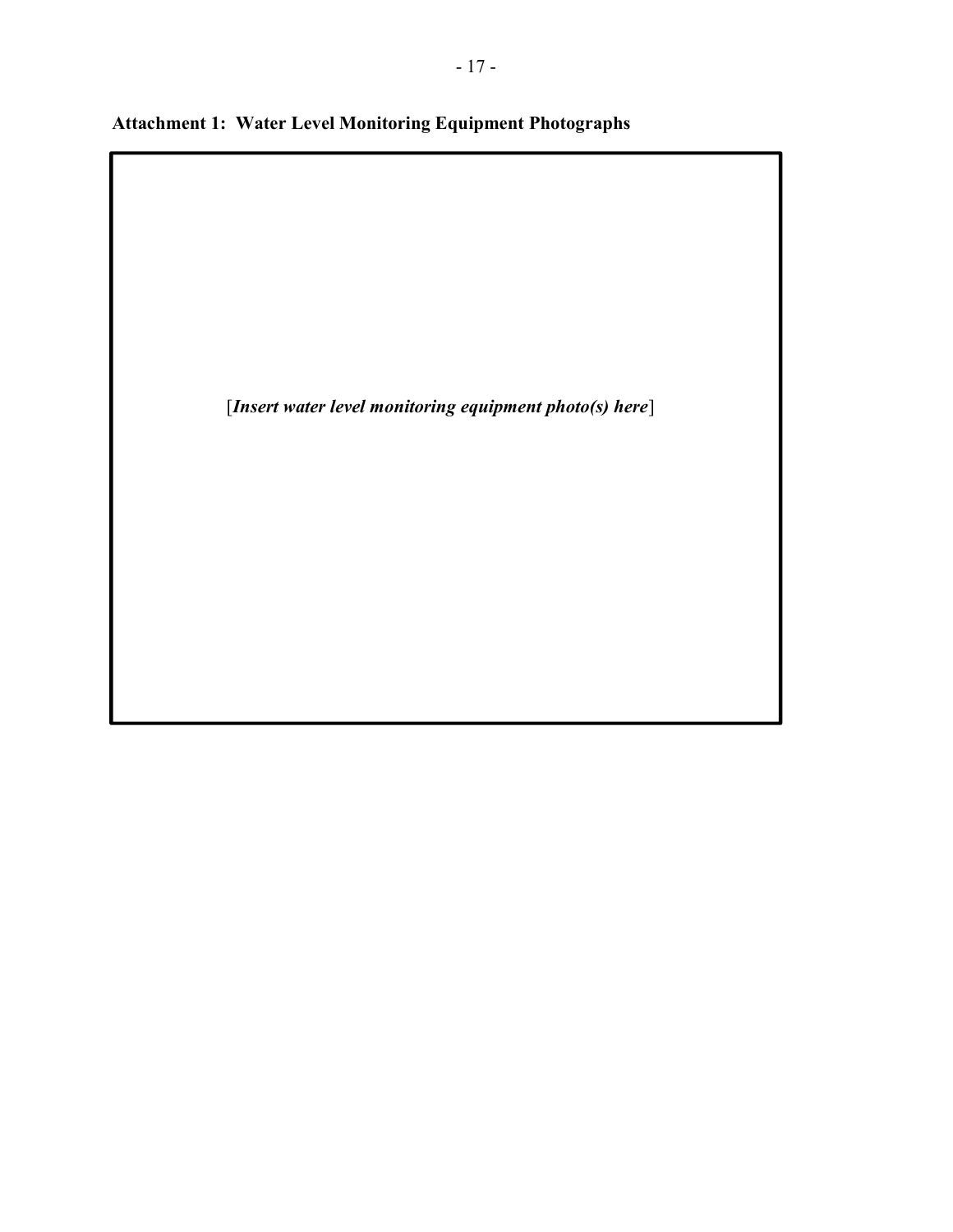Attachment 2: Water Level Monitoring Equipment Accuracy Certification

[Insert water level monitoring equipment accuracy certification here]